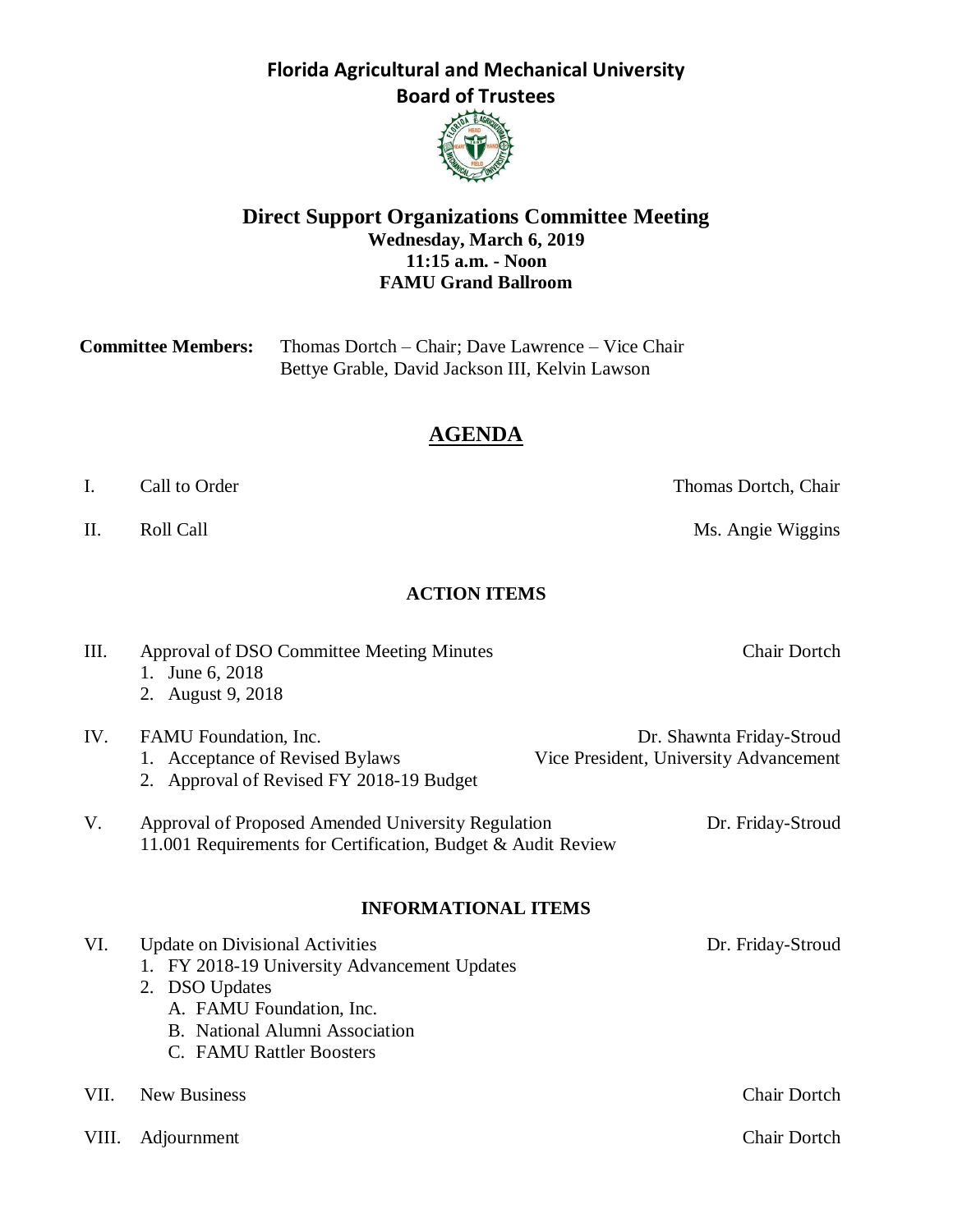

# **ACTION ITEM**

### **Direct Support Organizations Committee Wednesday, March 6, 2019 Agenda Item: III. 1.**

|                        | <b>Item Origination and Authorization</b> |                |           |                         |              |
|------------------------|-------------------------------------------|----------------|-----------|-------------------------|--------------|
|                        | Policy                                    | Award of Bid   |           | <b>Budget Amendment</b> | Change Order |
|                        | Resolution                                | Contract       |           | Grant                   | Other        |
|                        |                                           |                |           |                         |              |
| <b>Action of Board</b> |                                           |                |           |                         |              |
| Approved               | Approved w/ Conditions                    | Disapproved __ | Continued | Withdrawn               |              |
|                        |                                           |                |           |                         |              |
|                        |                                           |                |           |                         |              |

| Subject:               | <b>Approval of DSO Committee Meeting Minutes (June 6, 2018)</b>                                                                                          |
|------------------------|----------------------------------------------------------------------------------------------------------------------------------------------------------|
| <b>Rationale:</b>      | In accordance with the Florida Statues, a governmental body shall prepare and keep<br>minutes or make a tape recording of each open meeting of the body. |
| <b>Attachment:</b>     | DSO Committee Meeting Minutes (June 6, 2018)                                                                                                             |
| <b>Recommendation:</b> | Approve the minutes of the June 6, 2018, DSO Committee Meeting.                                                                                          |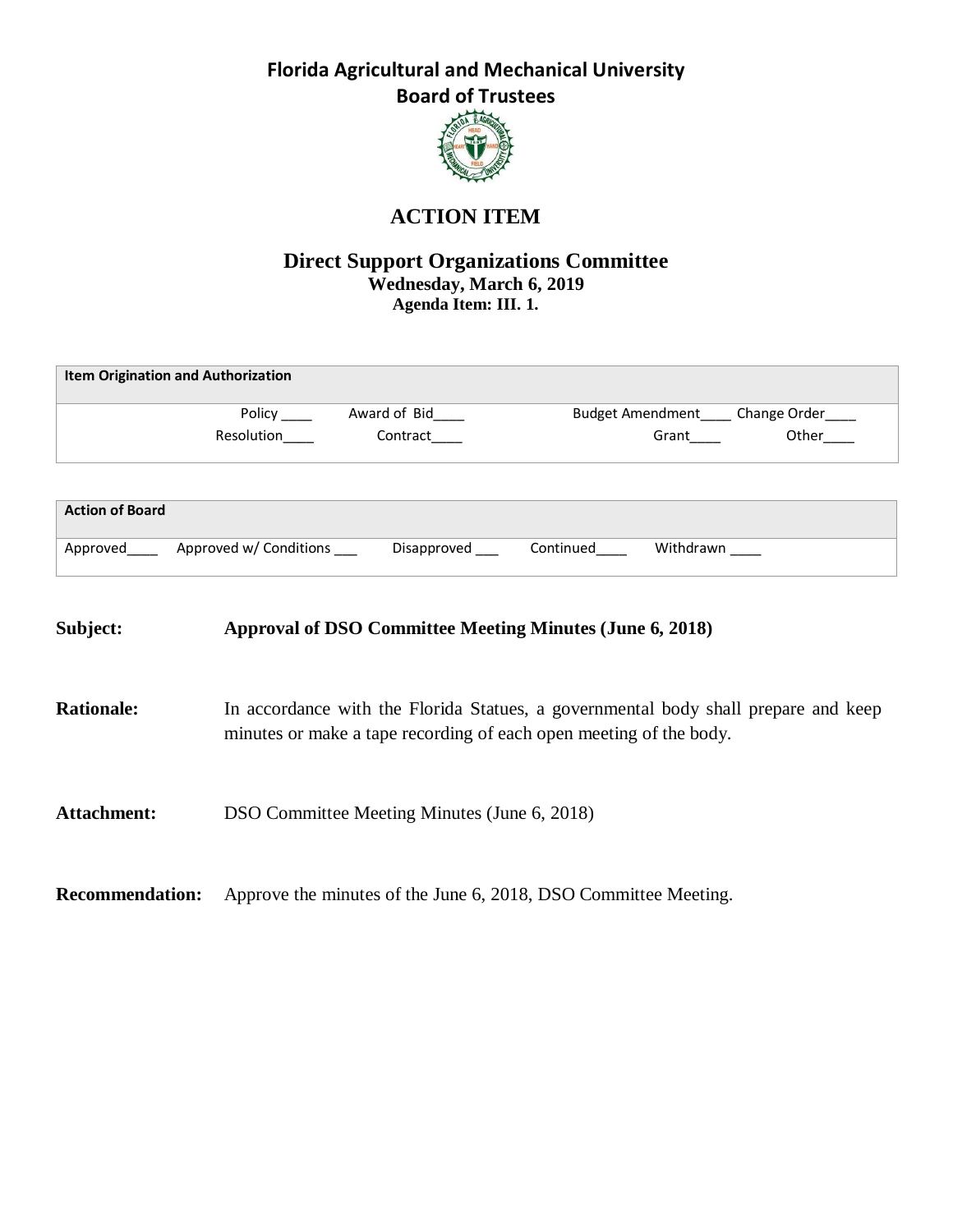

Direct Support Organizations (DSO) Committee Meeting Minutes Wednesday, June 6, 2018

# **Trustee Thomas Dortch, Chair**

The meeting was called to order at 11:44AM by Committee Vice Chair Dave Lawrence. Ms. Angie Wiggins called the roll, and the following Committee members participated: Chair Thomas Dortch (telephonically); Trustees Bettye Grable; David Jackson, III; and Kelvin Lawson.

- **Approval of March 7, 2018, DSO Committee Meeting Minutes:** Trustee Lawson motioned for approval. Committee Chair Dortch seconded the motion; approved unanimously by the committee.
- **Interim Vice President, Dr. Shawnta Friday-Stroud, presented Amended Policy pertaining to Senate Bill 4 DSO Implementation:**

The Florida Excellence in Higher Education Act 2018 (Senate Bill 4/2018-4 Laws of Florida) has amended Florida Statute 1004.28. The amendment addresses: board chair required appointments; travel expense prohibitions; purchasing and acquisition thresholds; state appropriated funds transfer prohibitions and annual reporting requirements; political contribution prohibitions; and changed public records exemptions. As a result of the passage of the statutory changes, the DSOs Policy was amended.

The Florida Board of Governors has made these amended changes mandatory for all public universities in the State University System of Florida. Having worked in coordination with the FAMU General Counsel's staff and President Larry Robinson, Dr. Friday-Stroud recommended that the DSO Committee approve the Amended Policy converting FAMU IMM No. 2003-01 to FAMU Board of Trustees (BOT) Policy No. 2018- 01, which it did. Committee Chair Dortch moved for approval. The motion was seconded by Trustee Lawson; approved unanimously by the committee.

Dr. Friday-Stroud advised that the FAMU National Alumni Association (NAA) President, LTC Gregory Clark, requested to go on record as having presented a letter to the DSO Chair pertaining to this item. Following advisement of the DSO Committee, meetings will be held individually with FAMU DSOs for a clear understanding of the required amendments, and memorandums of understanding (MOU); staff to return to the FAMU BOT with recommended procedural approaches; and the Interim General Counsel will discuss common ground edits to the draft MOU with LTC Clark and the NAA as requested.

### • **Dr. Friday-Stroud provided updates on Divisional Activities:**

- $\circ$  Current giving is at \$4.01M. This total will rise following receipt of incoming funds from the FAMU NAA fundraising luncheon held in May during the NAA's Annual Convention.
- o Several slides were presented in regard to divisional activities that support: 1) FAMU Rising Strategic Priority 4: Transformative Alumni, Community, and Business Engagement; 2) ongoing FAMU Rising Fundraising Campaign and activities; and 3) Capital Campaign preparations.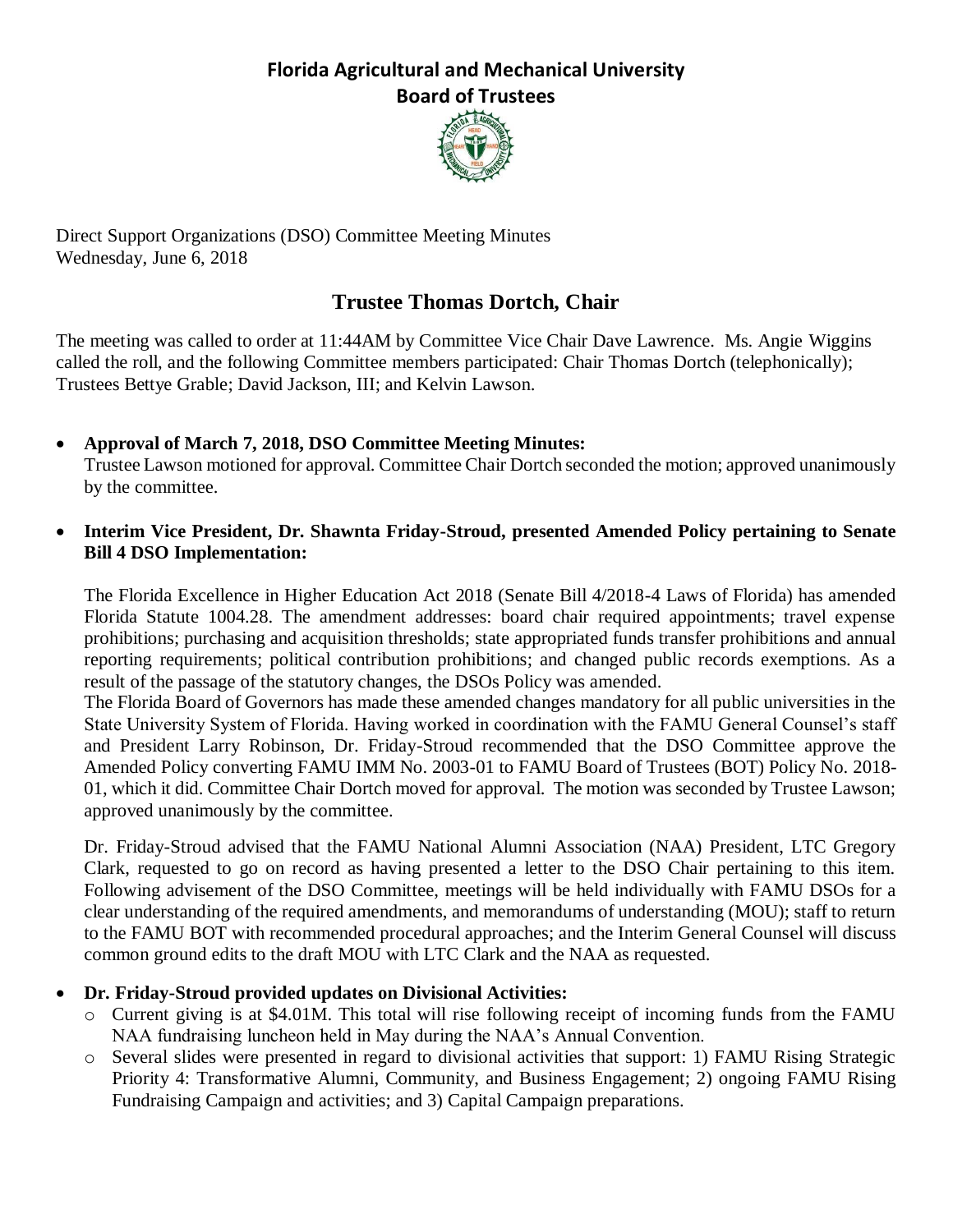

- o A fundraising road tour will be organized that includes members of the FAMU BOT and FAMU Foundation Board.
- o She is working with FAMU Deans to address individual fundraising needs.

### **DSO Updates:**

### • **FAMU Foundation, Inc.**

- o The FAMU Foundation Board of Directors held its spring 2018 Board Meeting, May 24-25, in Orlando, in conjunction with the FAMU NAA's 2018 National Convention.
- o The FAMU Small Business Development Center, a paid tenant, moved into the FAMU Foundation building on May 31.
- o The Investment balance is approximately \$124M. The Endowment balance is approximately \$110M.

### • **FAMU National Alumni Association**

- o At the FAMU NAA Convention's fundraising Luncheon, they generated more than \$444,000 in support of the Save Our Students Scholarships, FAMU Athletics initiatives, and the FAMU Marching 100's journey to Pasadena.
	- ➢ FAMU's 8th President, Dr. Frederick Humphries, was present and motivated attendees to give.
- o NAA President, LTC Clark, will present a check from the NAA Convention during the FAMU BOT Meeting.

### • **Florida A&M University Rattler Boosters, Inc.**

- o The FAMU Rattler Boosters, Inc. has completed its reorganizational steps.
- o Dr. Friday-Stroud is working with the Boosters on its Annual Fundraising Campaign to support FAMU Athletics.
- o Over \$250,000 has been raised by all Boosters FAMU Rattler Boosters and non-members of the FAMU Ratter Boosters.

There being no further business, the meeting adjourned at 12:21 p.m. Dave Lawrence, Committee Vice Chair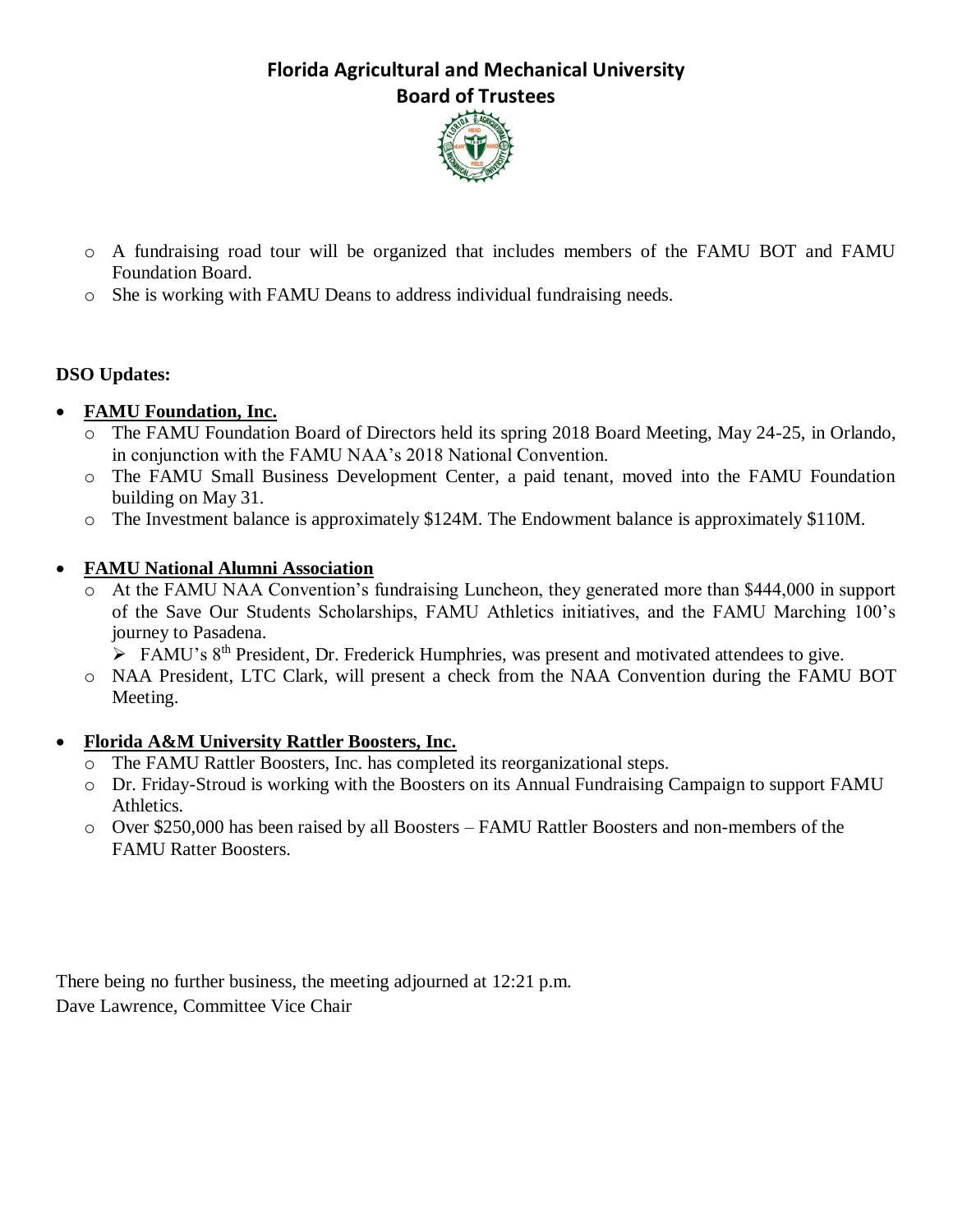

# **ACTION ITEM**

### **Direct Support Organizations Committee Wednesday, March 6, 2019 Agenda Item: III. 2.**

|                        | <b>Item Origination and Authorization</b>                                                |                                                                                                                                                          |  |                                                                                                                                                                                                                                    |       |  |
|------------------------|------------------------------------------------------------------------------------------|----------------------------------------------------------------------------------------------------------------------------------------------------------|--|------------------------------------------------------------------------------------------------------------------------------------------------------------------------------------------------------------------------------------|-------|--|
|                        |                                                                                          |                                                                                                                                                          |  | Budget Amendment____ Change Order____                                                                                                                                                                                              |       |  |
|                        |                                                                                          | Contract                                                                                                                                                 |  | <b>Grant Contract Contract Contract Contract Contract Contract Contract Contract Contract Contract Contract Contract Contract Contract Contract Contract Contract Contract Contract Contract Contract Contract Contract Contra</b> | Other |  |
|                        |                                                                                          |                                                                                                                                                          |  |                                                                                                                                                                                                                                    |       |  |
| <b>Action of Board</b> |                                                                                          |                                                                                                                                                          |  |                                                                                                                                                                                                                                    |       |  |
|                        | Approved Approved w/ Conditions Disapproved Continued Withdrawn                          |                                                                                                                                                          |  |                                                                                                                                                                                                                                    |       |  |
| Subject:               | <b>Approval of DSO Committee Meeting Minutes (August 9, 2018)</b>                        |                                                                                                                                                          |  |                                                                                                                                                                                                                                    |       |  |
| <b>Rationale:</b>      |                                                                                          | In accordance with the Florida Statues, a governmental body shall prepare and keep<br>minutes or make a tape recording of each open meeting of the body. |  |                                                                                                                                                                                                                                    |       |  |
| <b>Attachment:</b>     | DSO Committee Meeting Minutes (August 9, 2018)                                           |                                                                                                                                                          |  |                                                                                                                                                                                                                                    |       |  |
|                        | <b>Recommendation:</b> Approve the minutes of the August 9, 2018, DSO Committee Meeting. |                                                                                                                                                          |  |                                                                                                                                                                                                                                    |       |  |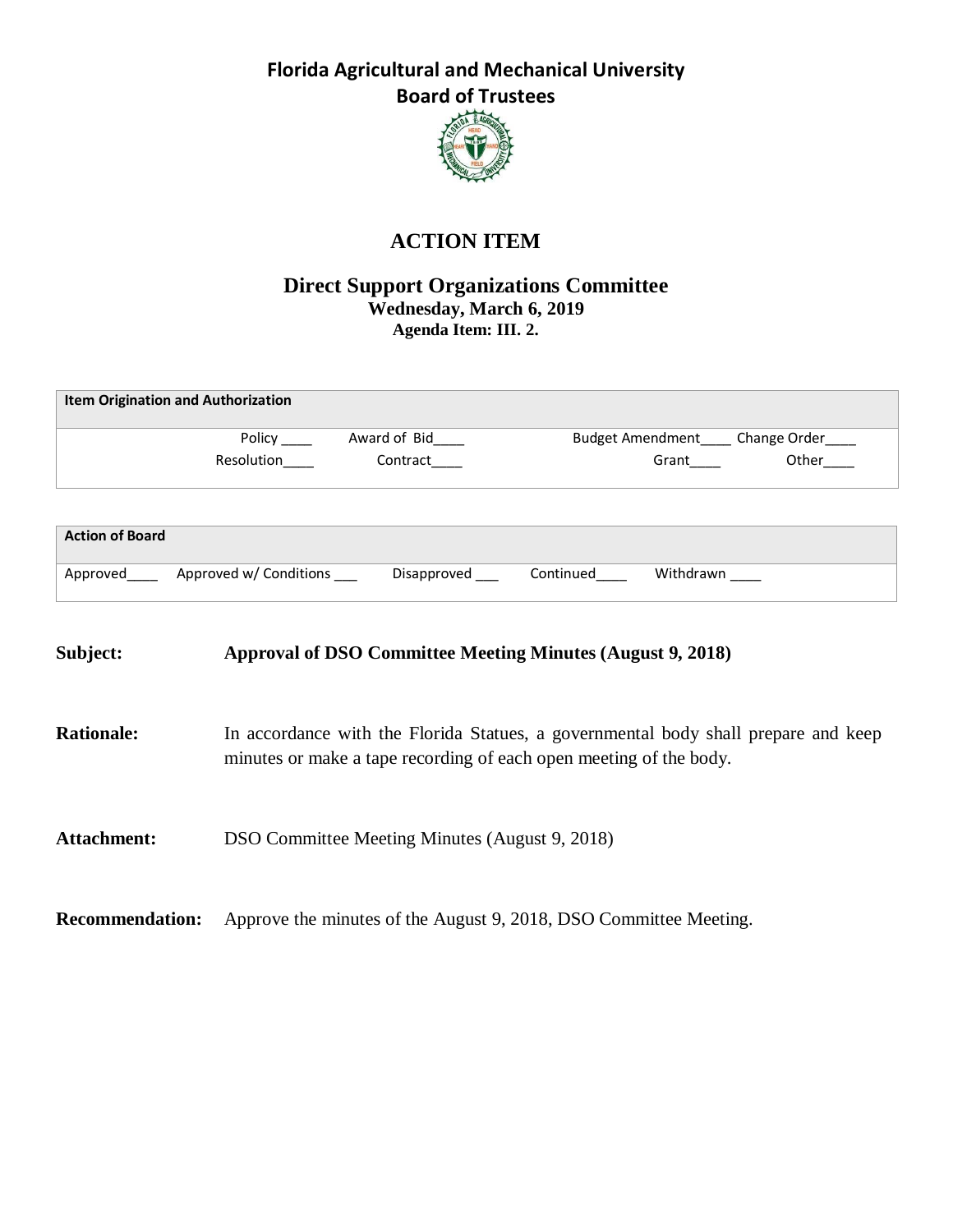

Direct Support Organizations (DSO) Committee Meeting Minutes Thursday, August 9, 2018

### **Trustee Thomas Dortch, Chair**

The meeting was called to order at 9AM by Committee Chair Thomas Dortch. Ms. Angie Wiggins called the roll, and the following Committee members participated: Trustees Bettye Grable; David Jackson, III; Dave Lawrence; and Kelvin Lawson.

### • **Acceptance of DSO Budgets: FY 2018-2019:**

The DSO Budgets for the FAMU Foundation, FAMU National Alumni Association, and FAMU Rattler Boosters, were submitted in accordance with the recently approved FAMU Board of Trustees (BOT) Policy No. 2018-01.

Interim Vice President, Dr. Shawnta Friday-Stroud, presented the Budgets to the Committee and advised that all three DSO Budgets were approved by their governing bodies. A motion was made and passed, unanimously, to accept the DSO Budgets as submitted, and to recommend them to the FAMU BOT for acceptance.

An inquiry was made in follow-up to a previous discussion regarding funding for lobbying expenses - is it what it was last year, and the contract status. Dr. Friday-Stroud advised that it was determined, that is the range that it is likely to be in and additional funding has been provided in the President's budget for university support. Should more than the \$70,000 be needed, an adjustment can be made.

An additional question was asked – has FAMU been compared to other universities to see where that range should be. Trustee Lawrence stated that he would like to know what other universities spend. Dr. Friday-Stroud was requested to obtain a comparison and to communicate her findings to the Board.

### • **Approval of New DSO Board Members:**

In accordance with FAMU BOT Policy No. 2018-01, Item III, Section D., No. 4.: "Provide that the Board shall approve all appointments, including elected board members, to any DSO board;" and, in accordance with the FAMU Foundation Bylaws, Section 6, that pertains to Designated Ex-Officio Membership, the position of Faculty Representative, and a current FAMU Student Government Association Representative or Student Representative who is not serving on the FAMU BOT shall be considered members of the Foundation. These two seats on the FAMU Foundation Board are one-year term limits. FAMU Foundation Bylaws protocol has been followed and requests were made to re-elect Professor Phyllis Taite as the Faculty Representative, and Senate President Rochard Moricette as the Student Representative. A motion was made and passed, unanimously, to recommend to the FAMU BOT for appointments to the FAMU Foundation Board, the Re-election of Professor Phyllis Taite as the Faculty Representative, and Election of Senate President Rochard Moricette as the Student Representative.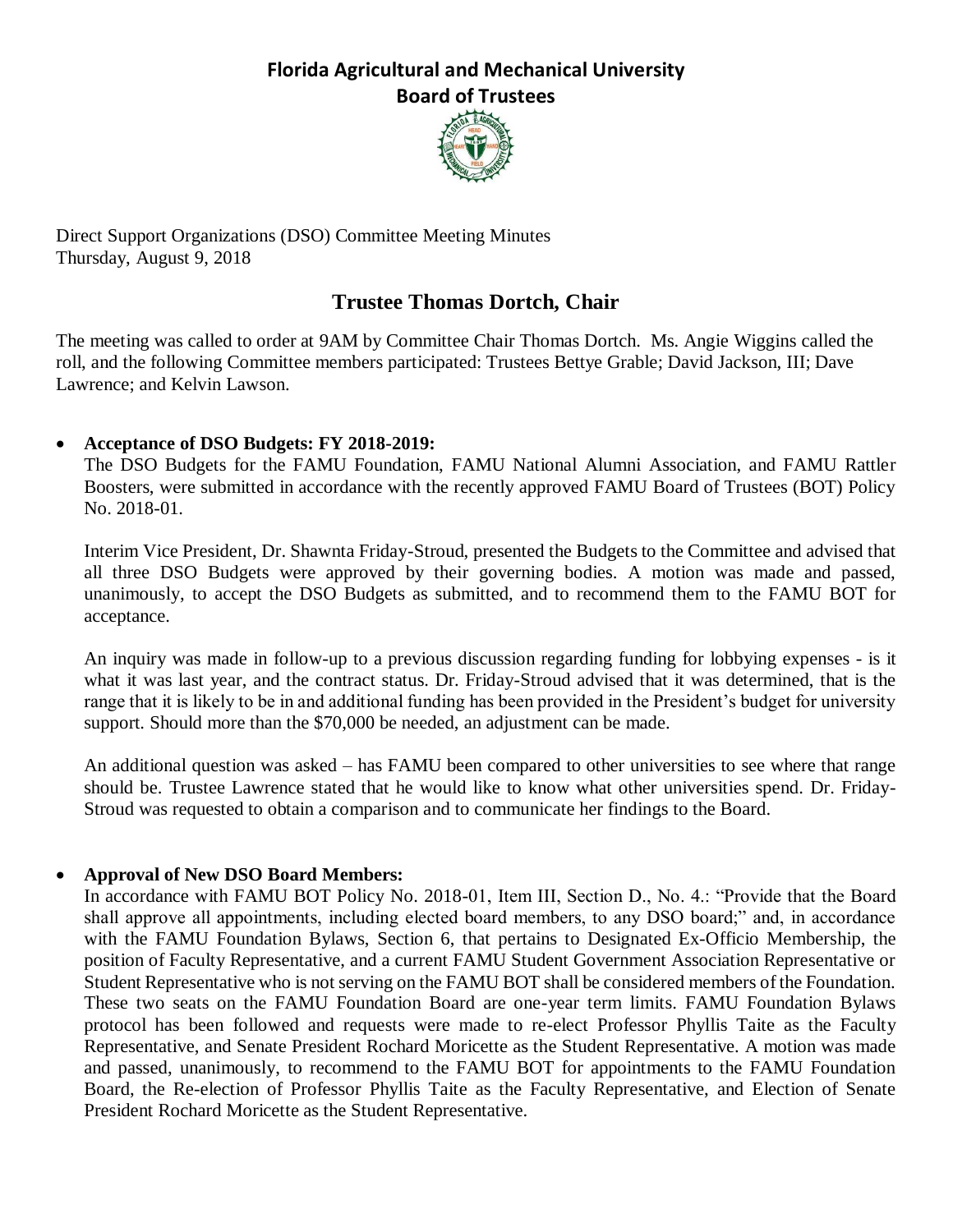

#### • **Additional Item:**

Chair Dortch advised that Trustee Harold Mills requested clarity regarding the actual numbers for cash and pledges for last year; record shows it was the largest amount ever raised.

Dr. Friday-Stroud reported, in the June 6, 2018, DSO Committee Meeting, that the University was around the \$4M mark. In the third week of June, the University received a \$5M pledge from Metz Culinary Management, which increased the pledges to \$5.2M and increased the total pledges plus cash to \$9.5M. The University ended the year with \$4.3M in cash and \$5.2M in pledges.

Dr. Friday-Stroud advised that she and Dr. Wanda Ford received the \$5M check from Metz in the second week of July. The University currently has \$5.4M in cash.

There being no further business, the meeting adjourned at 9:30 a.m. Thomas Dortch, Committee Chair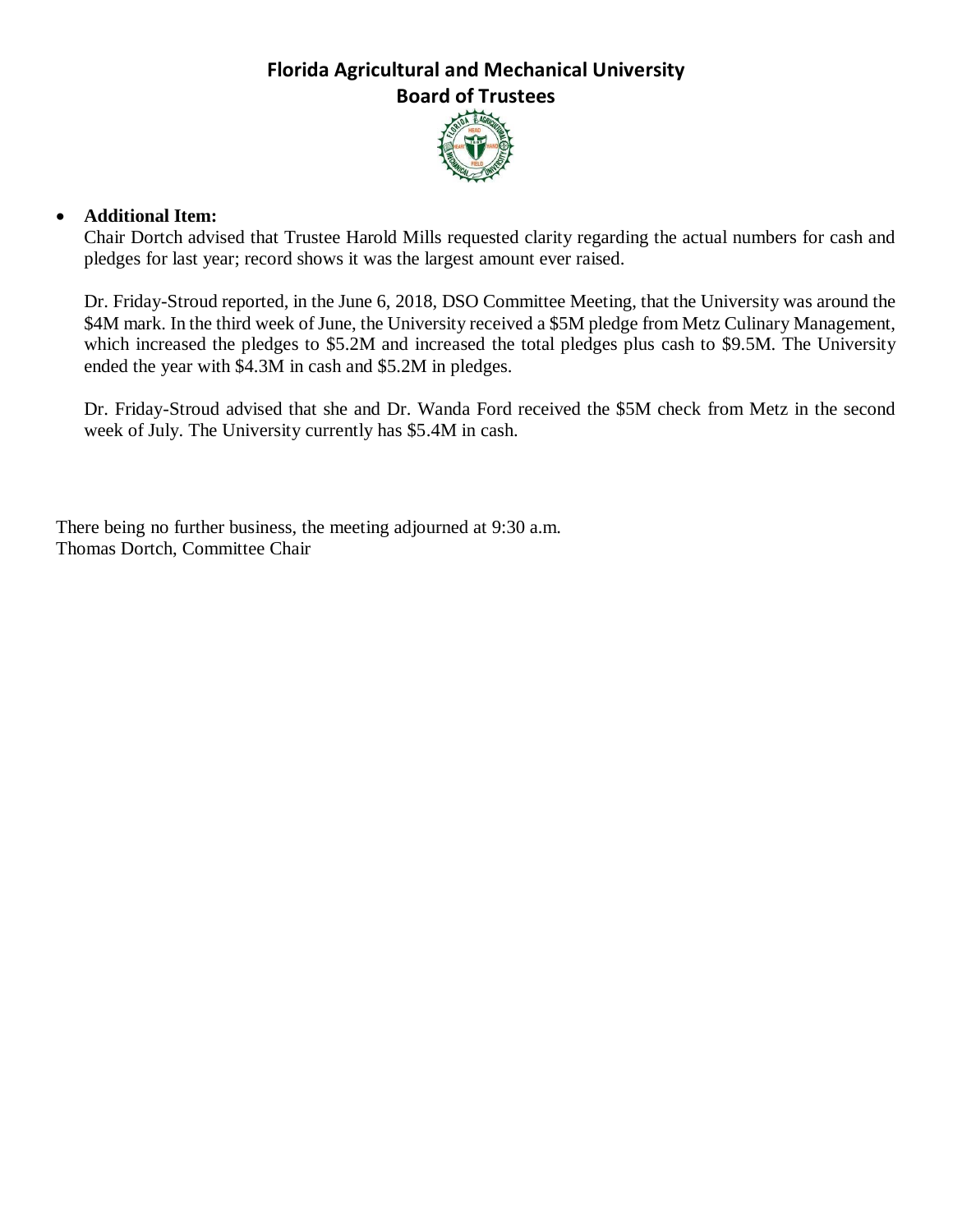

# **ACTION ITEM**

#### **Direct Support Organizations Committee Wednesday, March 6, 2019 Agenda Item: IV. 1.**

|                        | <b>Item Origination and Authorization</b> |              |                         |              |
|------------------------|-------------------------------------------|--------------|-------------------------|--------------|
|                        | Policy                                    | Award of Bid | <b>Budget Amendment</b> | Change Order |
|                        | Resolution                                | Contract     | Grant                   | Other        |
|                        |                                           |              |                         |              |
|                        |                                           |              |                         |              |
| <b>Action of Board</b> |                                           |              |                         |              |
| Approved               | Approved w/ Conditions                    | Disapproved  | Withdrawn<br>Continued  |              |

#### **Subject: Acceptance of Revised FAMU Foundation Bylaws**

**Rationale:** Implementation of DSO Policy changes and modifications to the FAMU Foundation's organizational structure pursuant to requirements set forth in Florida Senta Bill 4. Revisions were made to the FAMU Foundation Bylaws to comply with the new requirements and in part to "wordsmith" and clarify some of the existing substantive provisions of the Bylaws.

> The FAMU Foundation Board approved the revisions to the Bylaws at their Board of Directors Teleconference held on January 9, 2018.

Attachment: Revised FAMU Foundation Bylaws.

**Recommendation: Acceptance of the Revised FAMU Foundation Bylaws.**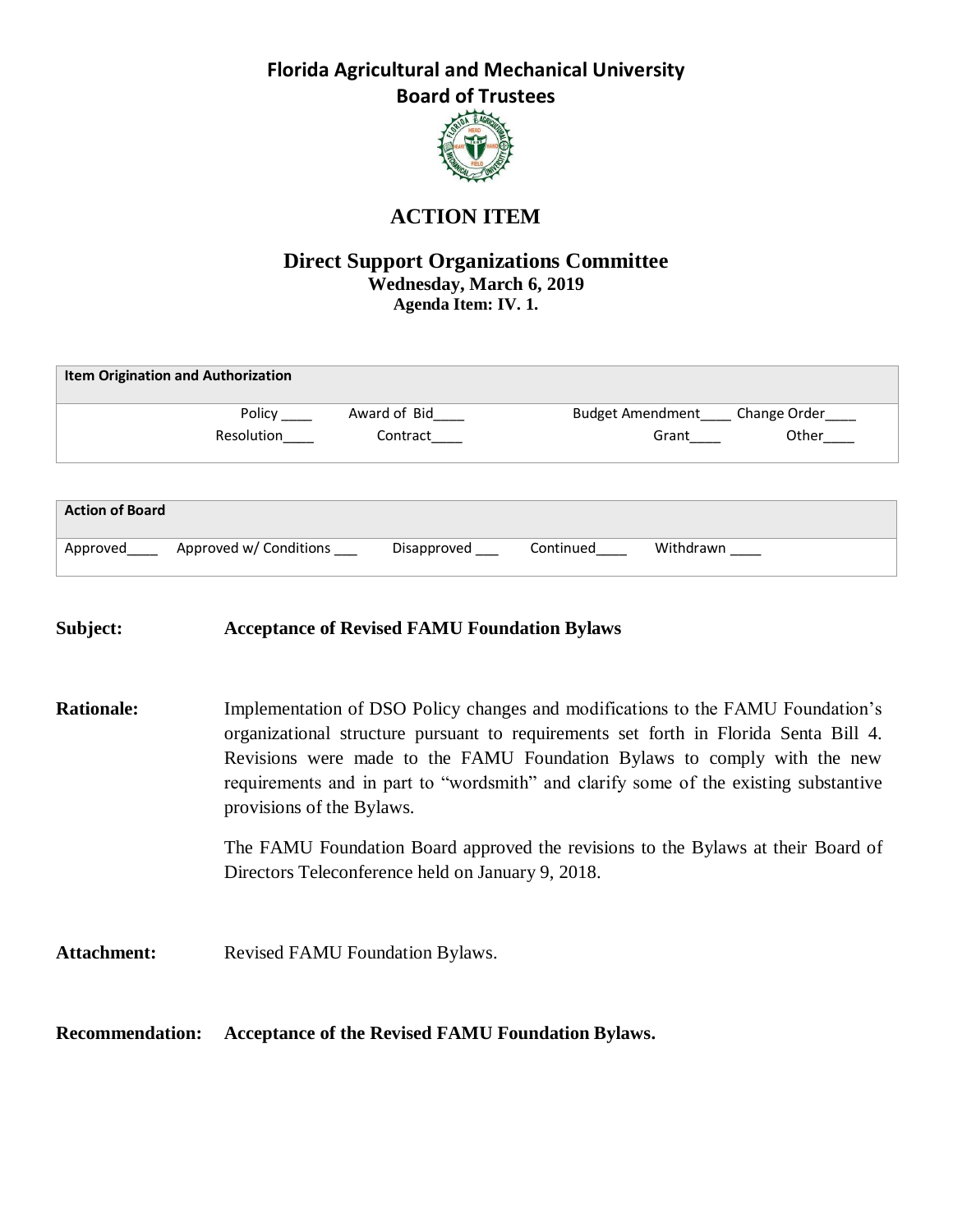

### **ACTION ITEM**

#### **Direct Support Organizations Committee Wednesday, March 6, 2019 Agenda Item: IV. 2.**

|                        | <b>Item Origination and Authorization</b> |              |                         |              |
|------------------------|-------------------------------------------|--------------|-------------------------|--------------|
|                        | Policy                                    | Award of Bid | <b>Budget Amendment</b> | Change Order |
|                        | Resolution                                | Contract     | Grant                   | Other        |
|                        |                                           |              |                         |              |
| <b>Action of Board</b> |                                           |              |                         |              |
| Approved               | Approved w/ Conditions                    | Disapproved  | Withdrawn<br>Continued  |              |

#### **Subject: Approval of Revised FY 2018-19 FAMU Foundation Budget**

**Rationale:** The FAMU Board of Trustees (BOT) voted to approve an increase (9 percent) and bonus (15 percent) for FAMU President Larry Robinson. The vote occurred in December 2018; pending approval/modification to the FAMU Foundation FY 2018-19 Budget. Due to the amount of the increase and bonus totaling more than \$40K, approval is required from the FAMU Foundation Board, followed by the FAMU BOT. The prorated 9 percent increase, December  $6<sup>th</sup>$  – June  $30<sup>th</sup>$ , plus a 15 percent bonus, will add an additional \$83,500 to the budget.

> The Foundation Board approved the revision to the FY 2018-19 FAMU Foundation Budget at their Board of Directors Teleconference held on Tuesday, February 26, 2019.

Attachment: Revised FY 2018-19 FAMU Foundation Budget

**Recommendation:** Approval of the Revised FY 2018-19 FAMU Foundation Budget.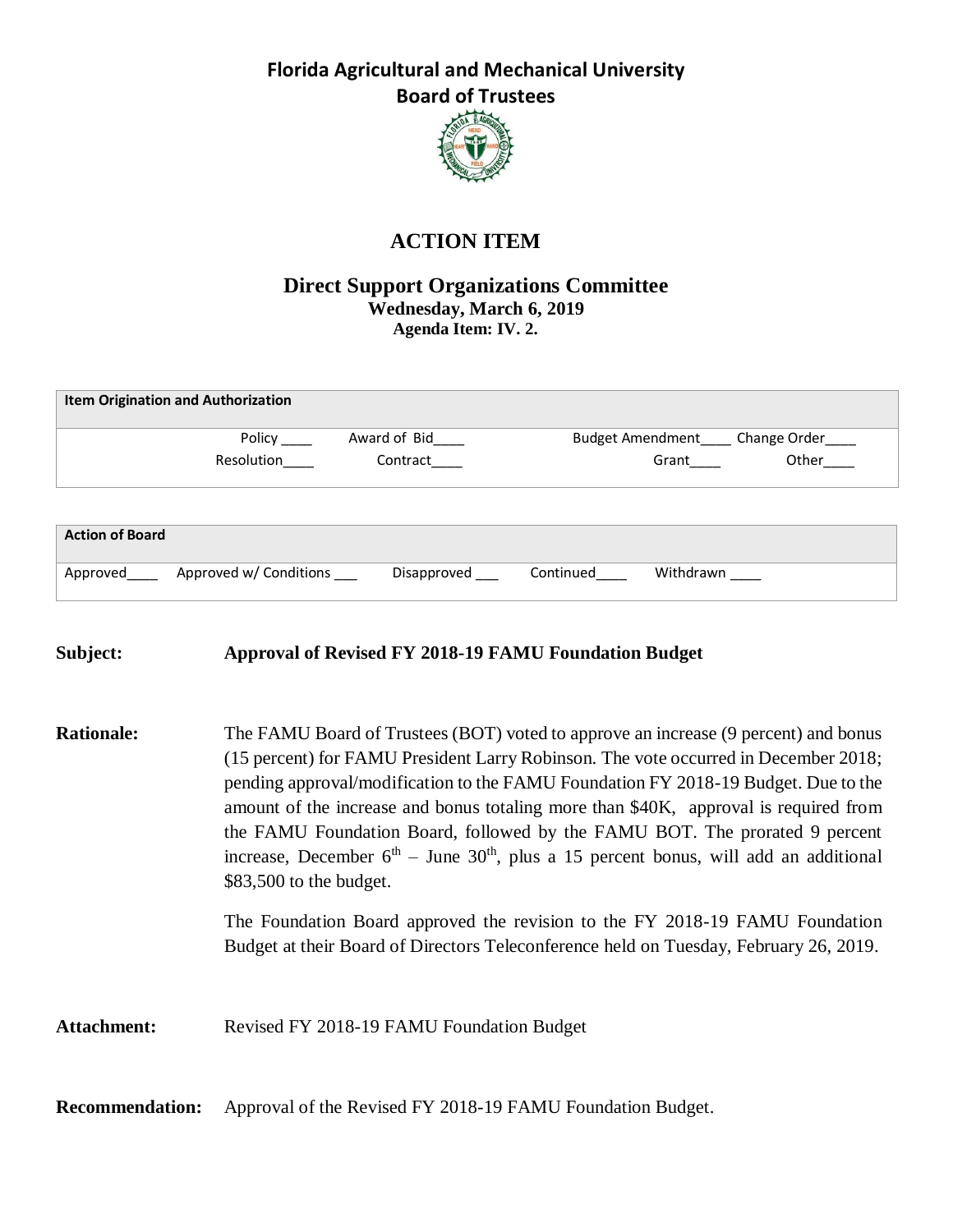#### **FAMU FOUNDATION, INC. PROPOSED BUDGET AMENDMENT FOR FISCAL YEAR 2018-2019**

|                                                                                         |                                   |                              | <b>PROPOSED</b>                   |                                   |
|-----------------------------------------------------------------------------------------|-----------------------------------|------------------------------|-----------------------------------|-----------------------------------|
|                                                                                         | <b>APPROVED</b><br><b>BUDGET*</b> | <b>ACTUAL</b><br>@12/31/2018 | <b>BUDGET</b><br><b>AMENDMENT</b> | <b>REVISED</b><br><b>BUDGET**</b> |
| REVENUE AND SUPPORT                                                                     |                                   |                              |                                   |                                   |
|                                                                                         |                                   |                              |                                   |                                   |
| <b>Operating Revenue</b>                                                                | \$2,271,551<br>\$1,795,551        | \$2,194,433<br>\$1,795,551   | \$83,500<br>\$83,500              | \$2,355,051<br>\$1,879,051        |
| Endowment Administrative Fees [1.5%] & Operating Fees<br>Incoming Gifts Fees [5% or 7%] | \$400,000                         | \$364,668                    |                                   | \$400,000                         |
| Administrative Fees on Miscellaneous Revenue (7%)                                       | \$70,000                          | \$31,244                     |                                   | \$70,000                          |
| Administrative Fees on Disbursements [\$2.50]                                           | \$6,000                           | \$2,970                      |                                   | \$6,000                           |
| License Tags Revenue                                                                    | \$450,000                         | \$182,600                    |                                   | \$450,000                         |
| Rents & Fees 625 East Tennessee Street                                                  | \$75,000                          | \$20,450                     |                                   | \$75,000                          |
| Contingency Revenue                                                                     | \$75,000                          | \$0                          | \$0                               | \$75,000                          |
| TOTAL REVENUE AND SUPPORT                                                               | \$2,871,551                       | \$2,397,483                  | \$83,500                          | \$2,955,051                       |
| <b>EXPENDITURES</b>                                                                     |                                   |                              |                                   |                                   |
| <b>Foundation Operations</b>                                                            |                                   |                              |                                   |                                   |
| <b>Staff Salaries and Benefits</b>                                                      | \$725,000                         | \$524,325                    |                                   | \$725,000                         |
| <b>Contractual Services</b>                                                             | \$25,000                          | \$14,848                     |                                   | \$25,000                          |
| General Counsel & Legal Services                                                        | \$50,000                          | \$15,000                     |                                   | \$50,000                          |
| Auditing and Accounting Services                                                        | \$100,000                         | \$27,750                     |                                   | \$100,000                         |
| <b>Foundation Board Support</b>                                                         | \$90,000                          | \$78,061                     |                                   | \$90,000                          |
| <b>Staff Travel</b>                                                                     | \$30,000                          | \$4,360                      |                                   | \$30,000                          |
|                                                                                         | \$5,000                           | \$1,855                      |                                   | \$5,000                           |
| Memberships & Subscriptions                                                             | \$22,000                          | \$16,714                     |                                   | \$22,000                          |
| Insurance                                                                               |                                   |                              |                                   | \$30,000                          |
| Janitorial Services                                                                     | \$30,000<br>\$10,000              | \$14,700                     |                                   |                                   |
| <b>Office Security Monitoring</b>                                                       |                                   | \$5,707                      |                                   | \$10,000                          |
| Office Utilities                                                                        | \$50,000                          | \$19,879                     |                                   | \$50,000                          |
| Pest Control                                                                            | \$4,000                           | \$810                        |                                   | \$4,000                           |
| Grounds Maintenance                                                                     | \$12,000                          | \$5,625                      |                                   | \$12,000                          |
| Software Maintenance                                                                    | \$50,000                          | \$35,808                     |                                   | \$50,000                          |
| Telephone                                                                               | \$2,500                           | \$0                          |                                   | \$2,500                           |
| Office Equipment/Furniture                                                              | \$10,645                          | \$2,884                      |                                   | \$10,645                          |
| Materials, Printing & Postage                                                           | \$20,000                          | \$5,515                      |                                   | \$20,000                          |
| 625 E TN Street Renovations                                                             | \$100,000                         | \$61,757                     |                                   | \$100,000                         |
| 625 E TN Street Reserve Fund                                                            | \$0                               | \$0                          |                                   | \$0                               |
| <b>Bank Fees</b>                                                                        | \$5,000                           | \$1,054                      |                                   | \$5,000                           |
| Donor Outreach Support / Other                                                          | \$25,000                          | \$22,254                     |                                   | \$25,000                          |
| <b>Operating Contingency</b><br><b>Total Foundation Operations</b>                      | \$12,171<br>\$1,378,316           | \$0<br>\$858.906             | \$0                               | \$12,171<br>\$1,378,316           |
|                                                                                         |                                   |                              |                                   |                                   |
| <b>Office of University Advancement</b>                                                 |                                   |                              |                                   |                                   |
| Advancement Operations/Develop't Support                                                | \$80,000                          | \$80,000                     |                                   | \$80,000                          |
| Fundraising Activities [75% License Tags Revenue]                                       | \$337,500                         | \$136,950                    |                                   | \$337,500                         |
| <b>Total Office of University Advancement</b>                                           | \$417,500                         | \$216,950                    | \$0                               | \$417,500                         |
| <b>University Support</b>                                                               |                                   |                              |                                   |                                   |
| University President Compensation                                                       | \$310,750                         | \$310,750                    |                                   | \$310,750                         |
| University President Salary Increase, Performance Bonus and Benefits                    | \$0                               | \$0                          | \$83,500                          | \$83,500                          |
| Office of the President                                                                 | \$100,000                         | \$100,000                    |                                   | \$100,000                         |
| <b>University Auxiliary Support</b>                                                     | \$298,485                         | \$298,485                    |                                   | \$298,485                         |
| Board of Trustees Assessment                                                            | \$36,000                          | \$36,000                     |                                   | \$36,000                          |
| Board of Governors Assessment                                                           | \$14,000                          | \$12,777                     |                                   | \$14,000                          |
| Lobbying Expenses                                                                       | \$70,000                          | \$70,000                     |                                   | \$70,000                          |
| University Stadium Support                                                              | \$0                               | \$0                          |                                   | \$0                               |
| License Tags Scholarships [25% License Tags Revenue]                                    | \$112,500                         | \$45,650                     |                                   | \$112,500                         |
| <b>Athletics Salary Support</b>                                                         | \$134,000                         | \$134,000                    |                                   | \$134,000                         |
| <b>Total University Support</b>                                                         | \$1,075,735                       | \$1,007,662                  | \$83,500                          | \$1,159,235                       |
| <b>TOTAL EXPENDITURES</b>                                                               | \$2,871,551                       | \$2,083,518                  | \$83,500                          | \$2,955,051                       |
| <b>REVENUE LESS EXPENDITURES</b>                                                        | \$0                               | \$313,965                    | \$0                               | \$0                               |
|                                                                                         |                                   |                              |                                   |                                   |

\* Approved by FAMU Foundation Board of Directors on 07/25/2018 and FAMU Board of Trustees on 08/09/2018.

\*\* Approved by FAMU Foundation Board of Directors on 02/26/2019.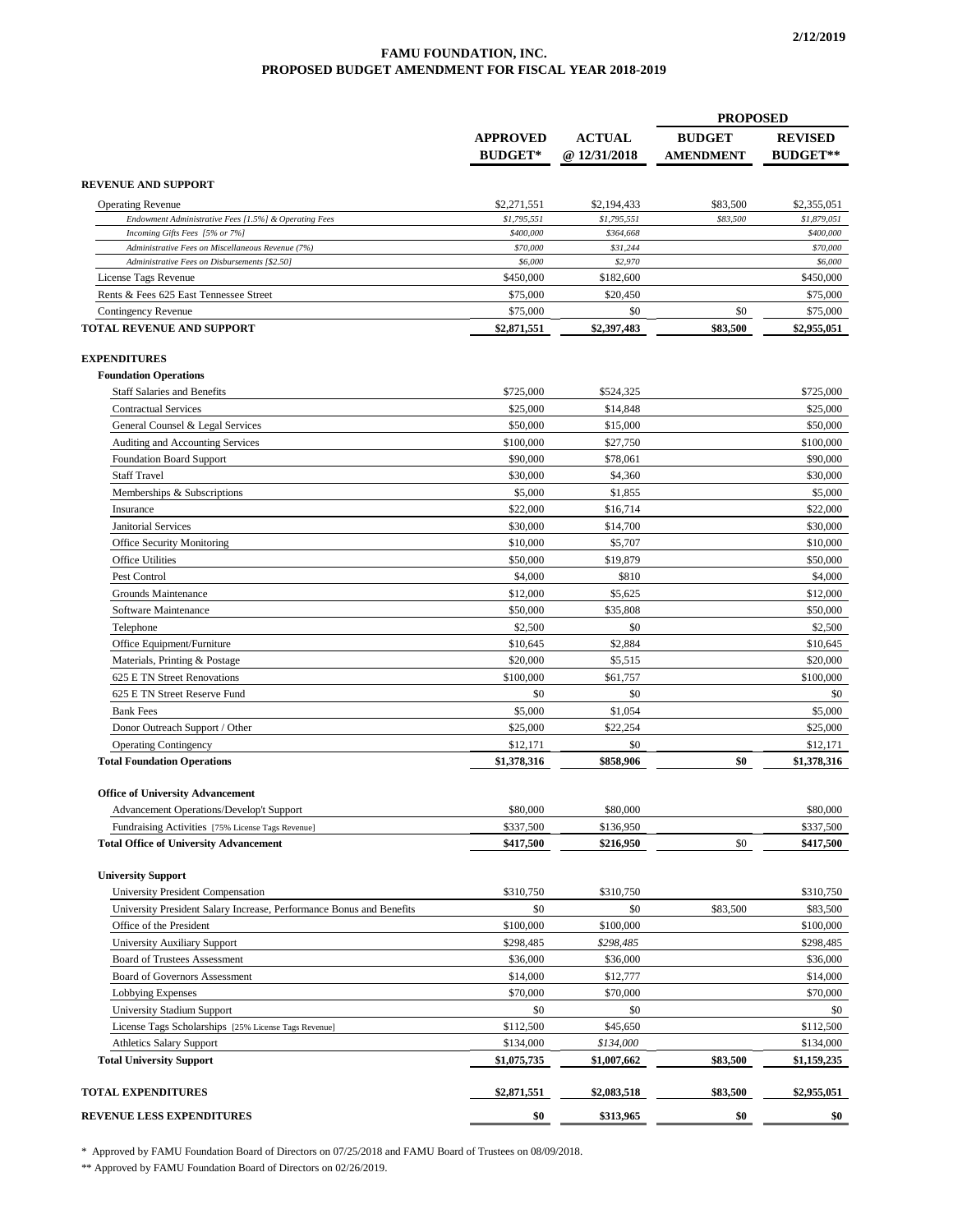

### **ACTION ITEM**

#### **Direct Support Organizations Committee Wednesday, March 6, 2019 Agenda Item: V.**

| <b>Item Origination and Authorization</b> |            |              |                                       |       |  |
|-------------------------------------------|------------|--------------|---------------------------------------|-------|--|
|                                           | Policy     | Award of Bid | Budget Amendment____ Change Order____ |       |  |
|                                           | Resolution | Contract     | Grant                                 | Other |  |
|                                           |            |              |                                       |       |  |
| <b>Action of Board</b>                    |            |              |                                       |       |  |

| Approved | Approved w/ Conditions | Disapproved | `ontinued | Withdrawn |
|----------|------------------------|-------------|-----------|-----------|
|          |                        |             |           |           |

# **Subject: Approval of Proposed Amended University Regulation 11.001 Requirements for Certification, Budget & Audit Review (DSOs) Rationale:** To amend Regulation 11.001, to comply with the amendment of Section 1004.28, Florida Statutes (March 2018), which revised the Universities' oversight of direct support organizations including Board appointments and establishment of procurement, constructionand acquisition thresholds. **Attachment:** Proposed Amended Regulation 11.001 **Recommendation:** It is recommended that the Board of Trustees approve the Proposed Regulation 11.001 for notice and adoption after the expiration of the thirty (30) day notice period, provided there are no public comments, in accordance with the Florida Board of Governors' Regulation Development Procedure.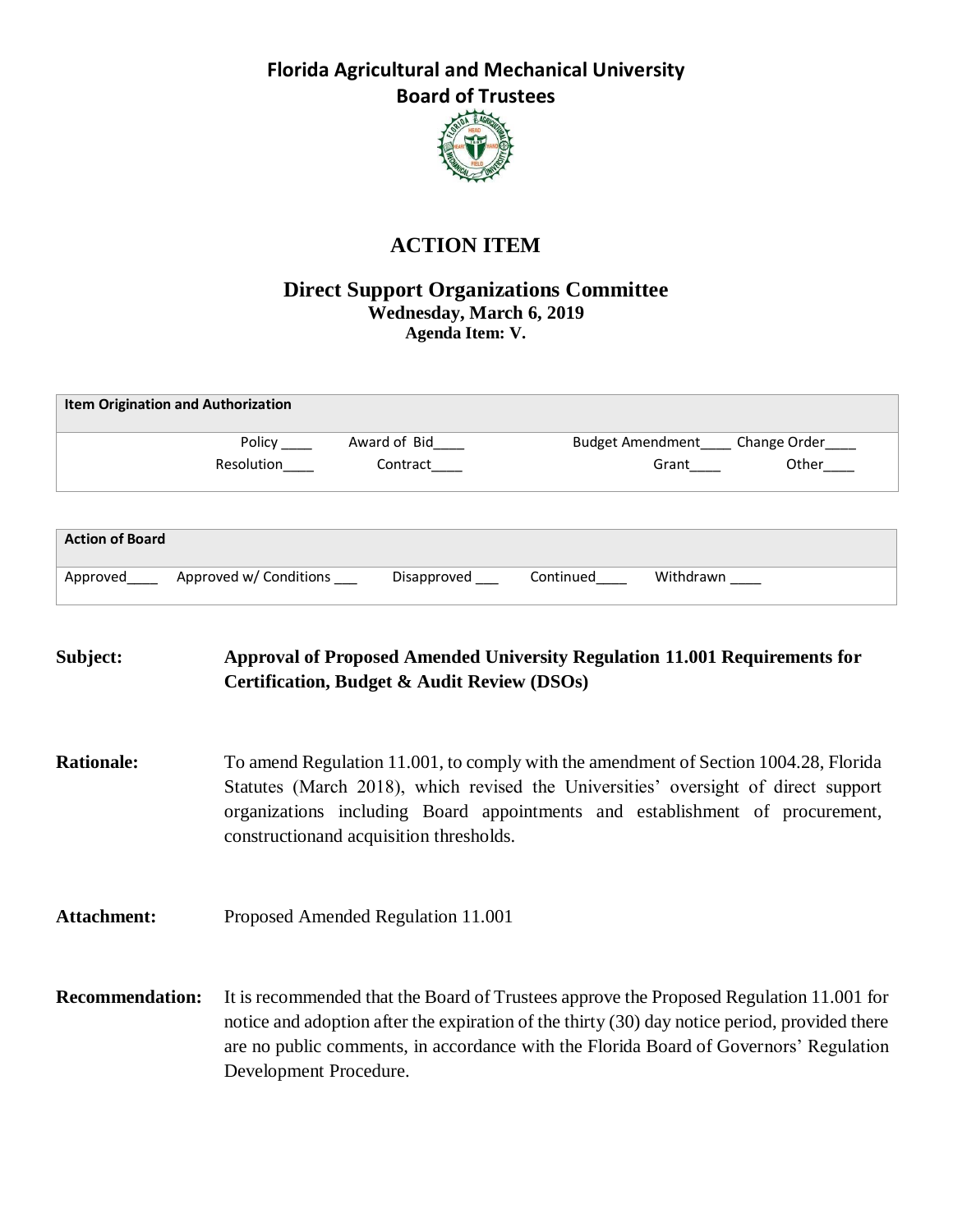

### **Governance Committee Date: March 6, 2019**

#### **Agenda Item: Proposed amended University Regulation 11.001 Requirements for Certification, Budget and Audit Review.**

| <b>Item Origination and Authorization</b> |                        |                         |                        |  |  |  |
|-------------------------------------------|------------------------|-------------------------|------------------------|--|--|--|
| Policy X                                  | Award of Bid           | <b>Budget Amendment</b> | Change Order           |  |  |  |
| Resolution                                | Contract               | Grant                   | Other                  |  |  |  |
|                                           |                        |                         |                        |  |  |  |
|                                           |                        |                         |                        |  |  |  |
| <b>Action of Board</b>                    |                        |                         |                        |  |  |  |
| Approved                                  | Approved w/ Conditions | Disapproved             | Withdrawn<br>Continued |  |  |  |

**Subject:** 11.001 Requirements for Certification, Budget and Audit Review (Direct Support Organizations)

**Rationale:** To amend Regulation 11.001, to comply with the amendment of Section 1004.28, Florida Statutes (March 2018), which revised the Universities' oversight of direct support organizations including Board of Trustees' approval of DSO Board appointments and establishment of procurement, construction and acquisition thresholds.

**Attachments:** Proposed Amended Regulation 11.001

**Recommendation:** It is recommended that the Board of Trustees approve the Proposed Regulation 11.001 for notice and adoption after the expiration of the thirty (30) day notice period, provided there are no public comments, in accordance with the Florida Board of Governors' Regulation Development Procedure.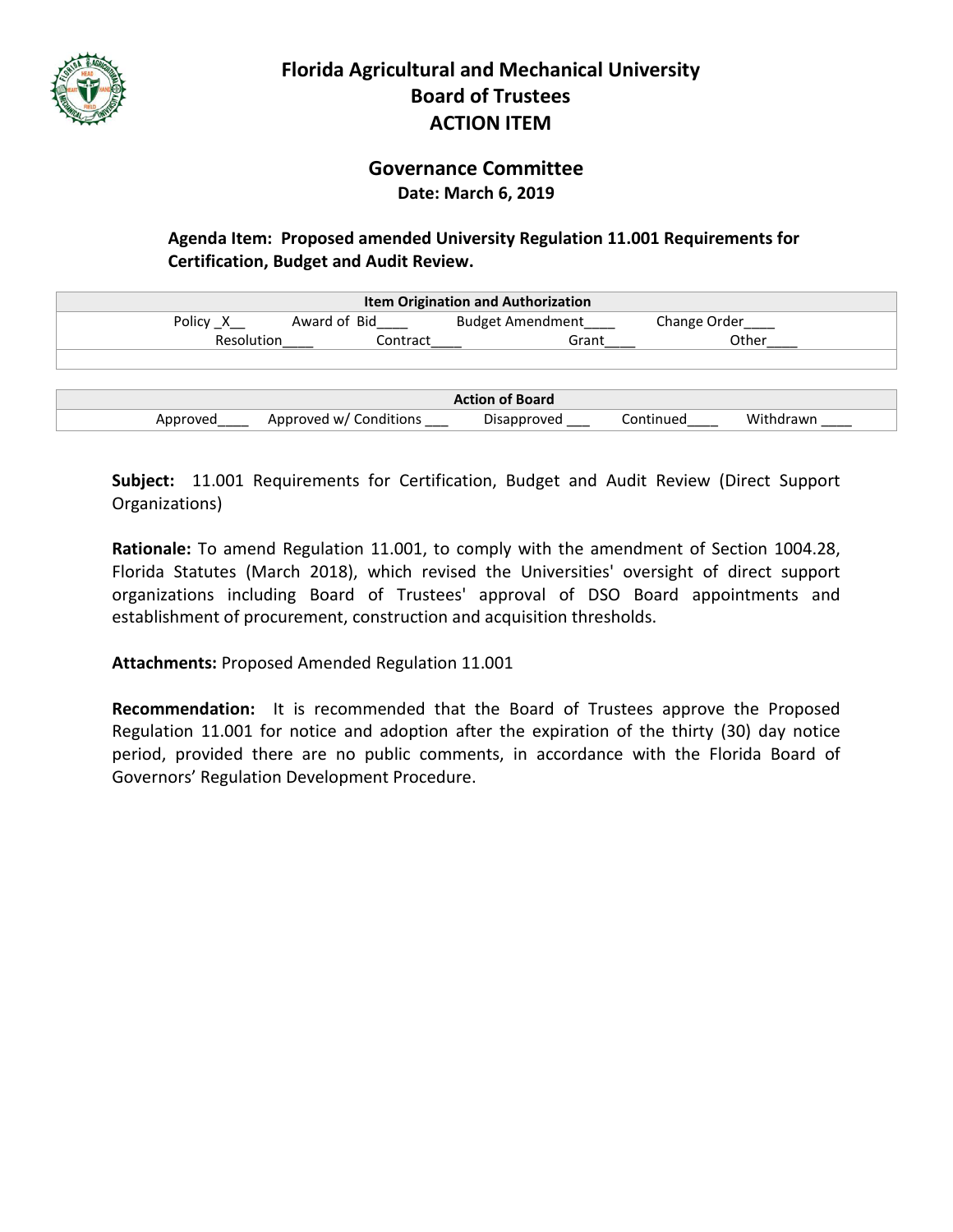#### **FLORIDA A&M UNIVERSITY BOARD OF TRUSTEES**



#### **NOTICE OF PROPOSED AMENDED REGULATION**

**Date: March 6, 2019**

**REGULATION CHAPTER TITLE:** Chapter 11

**REGULATION TITLE AND NUMBER:** Requirements for Certification, Budget and Audit Review. (11.001).

**SUMMARY OF REGULATION:** To amend Regulation 11.001, to comply with the amendment of Section 1004.28, Florida Statutes (March 2018), which revised the Universities' oversight of direct support organizations.

**AUTHORITY FOR REGULATION**: Article IX, Section 7, Florida Constitution, Section 1004.28, Florida Statutes, Board of Governors Regulation 1.001.

**UNIVERSITY OFFICIAL INITIATING THIS REGULATION**: Shira Thomas, Interim Vice President of Legal affairs and General Counsel

**PROCEDURE FOR COMMENTS:** Written comments concerning this proposed regulation shall be submitted within 14 days of the date of this notice to the person identified below. The comments must specifically identify the regulation on which you are commenting.

**THE PERSON TO BE CONTACTED REGARDING THE PROPOSED REGULATION IS:** Shira Thomas, Interim Vice President of Legal affairs and General Counsel, Office of the General Counsel, 304 Foote-Hilyer Administration Center, 1700 Lee Hall Drive, Tallahassee, Florida 32307, Telephone: (850) 599-3591, Facsimile: (850) 561-2862, Email: shira.thomas@famu.edu.

**FULL TEXT OF THE PROPOSED REGULATION**: The full text of the proposed amended regulation follows: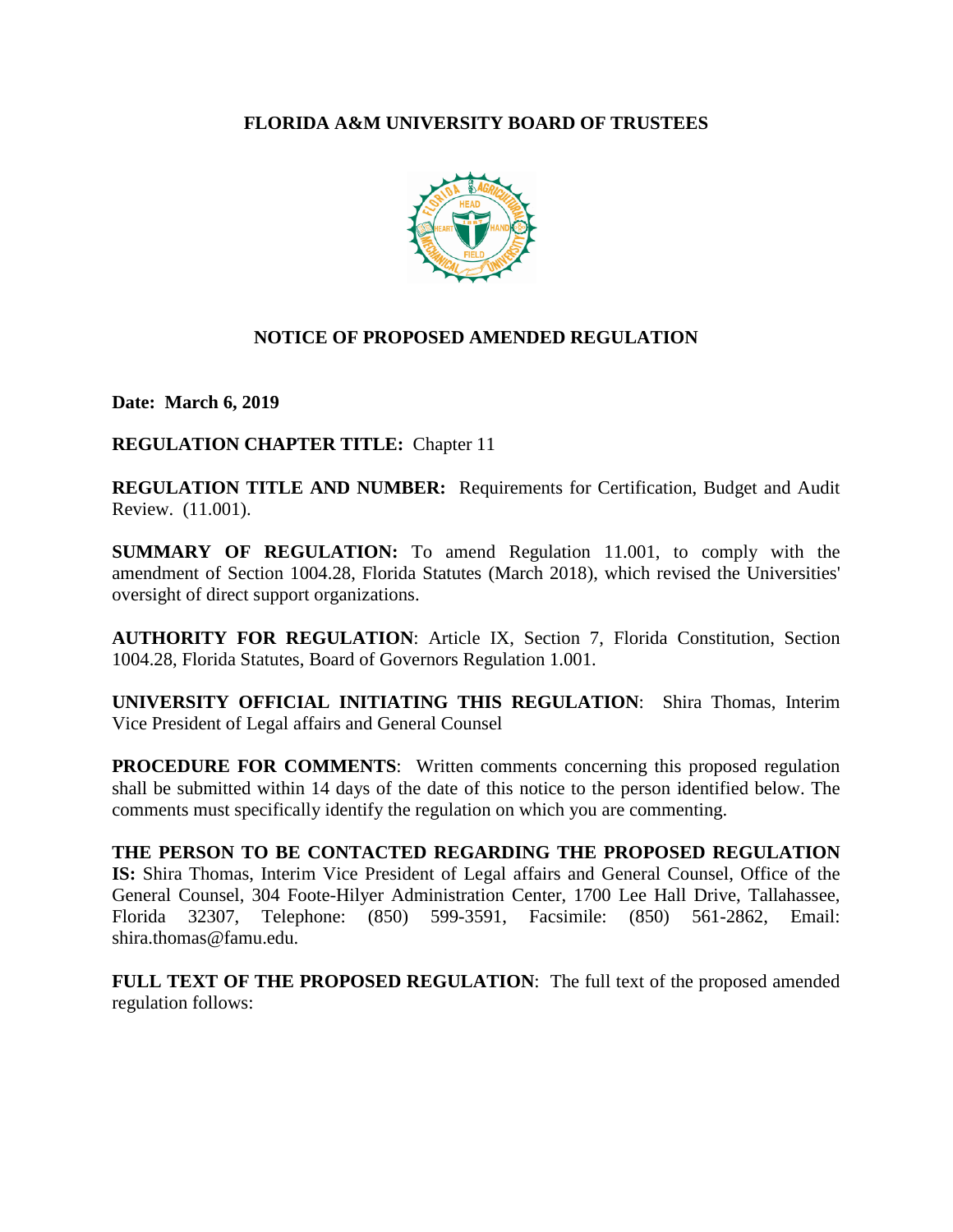#### **Regulation of Florida A&M University**



#### **11.001 Requirements for Certification, Budget and Audit Review.**

(1) An organization seeking to become a direct support organizations ("DSO") shall be certified by the Florida Agricultural and Mechanical University Board of Trustees ("University Board") to use University property, facilities and personal services to the extent permissible by applicable law, Section 1004.28, Florida Statutes, Florida Board of Governors' Regulation 9.011, and University Regulations and Policies. Such support organizations shall be organized and operated to serve the best interests or mission of the University, and may receive, hold, invest, and administer property and make expenditures to, or for, the benefit of the University or University-affiliated research and development authority. In order to be certified as a direct support organization, as provided in Section 1004.28, F.S., an organization wishing to become a Florida Agricultural and Mechanical University ("University") Direct Support Organization ("DSO") shall fulfill the requirements of Section 1004.28(1)(a), F.S., and shall request approval of the Florida Agricultural and Mechanical University Board of Trustees ("the Board"). Upon the approval of the University President (the "President") and approval by the Board, a direct support organization shall be considered to be certified and authorized to use the property, facilities, name and personal services of the University.

- (2) University Board Oversight
	- (a) The Board shall approve all appointments, including elected board members, to any DSO governing board.
	- (b) The Chair of the Board shall appoint at least one representative to the board of directors and executive committee of the DSO, and the President or the President's designee will serve on the board of directors and executive committee of the organization.

#### 11.001 Requirements for Certification, Budget and Audit Review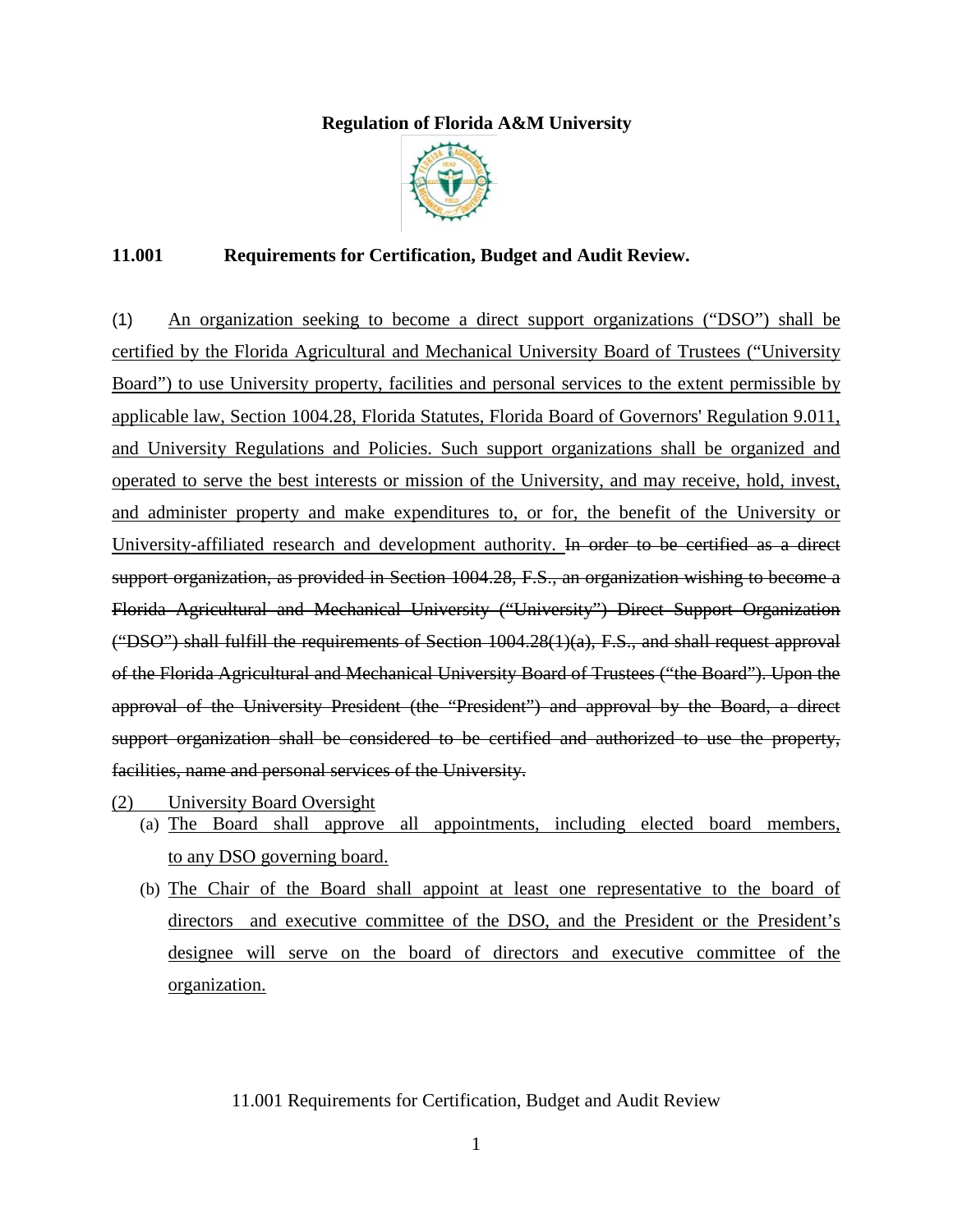- (c) The senior operating officer of the DSO shall be selected and appointed by the University President in consultation with the DSO's governing board. The senior operating officer of the DSO shall report to the President.
- (d) Also refer to Policy 2018-01, FAMU Direct Support Organizations.
- (3) Direct Support Organizations Finance and Budget
	- (a) Operating budgets of DSOs shall be prepared at least annually, approved by the organization's governing board and by the President and submitted to the Board for approval.
	- (b) A DSO shall have the authority to amend its budget. Budget amendment requests for less than 15%, but not to exceed \$40,000, of the total amount of the annual budget shall require the approval of the President, provided that no budget amendment affecting the President or the President's compensation, salary or other benefits shall be made without the approval of the Board. Other budget amendment requests shall require the approval of the President and the Board.
	- (c) Direct support organizations shall provide for an annual audit and management letter, as prescribed by applicable laws and rules, which shall be submitted to the President and to the Audit Committee of the University Board for Board review and approval.
	- (d) DSO thresholds for the purchase of commodities and services, acquisition of real property, projects, construction and/or renovation, and issuance of debt are set forth and shall be made in accordance with University procurement and construction regulations, policies, and procedures including, without limitation, FAMU Regulation Chapter 6, Purchasing Program, University Board Policy 2013-02, Construction Procedures Manuals.
	- (e) Any debt issued by a direct support organization is subject to the State University Debt Management Guidelines, and all public-private partnership transactions involving a direct support organization are subject to the State University System Public-Private Partnership guidelines.
	- (f) Any transfer of a state appropriation to a direct support organization is limited to funds pledged for capital projects.

11.001 Requirements for Certification, Budget and Audit Review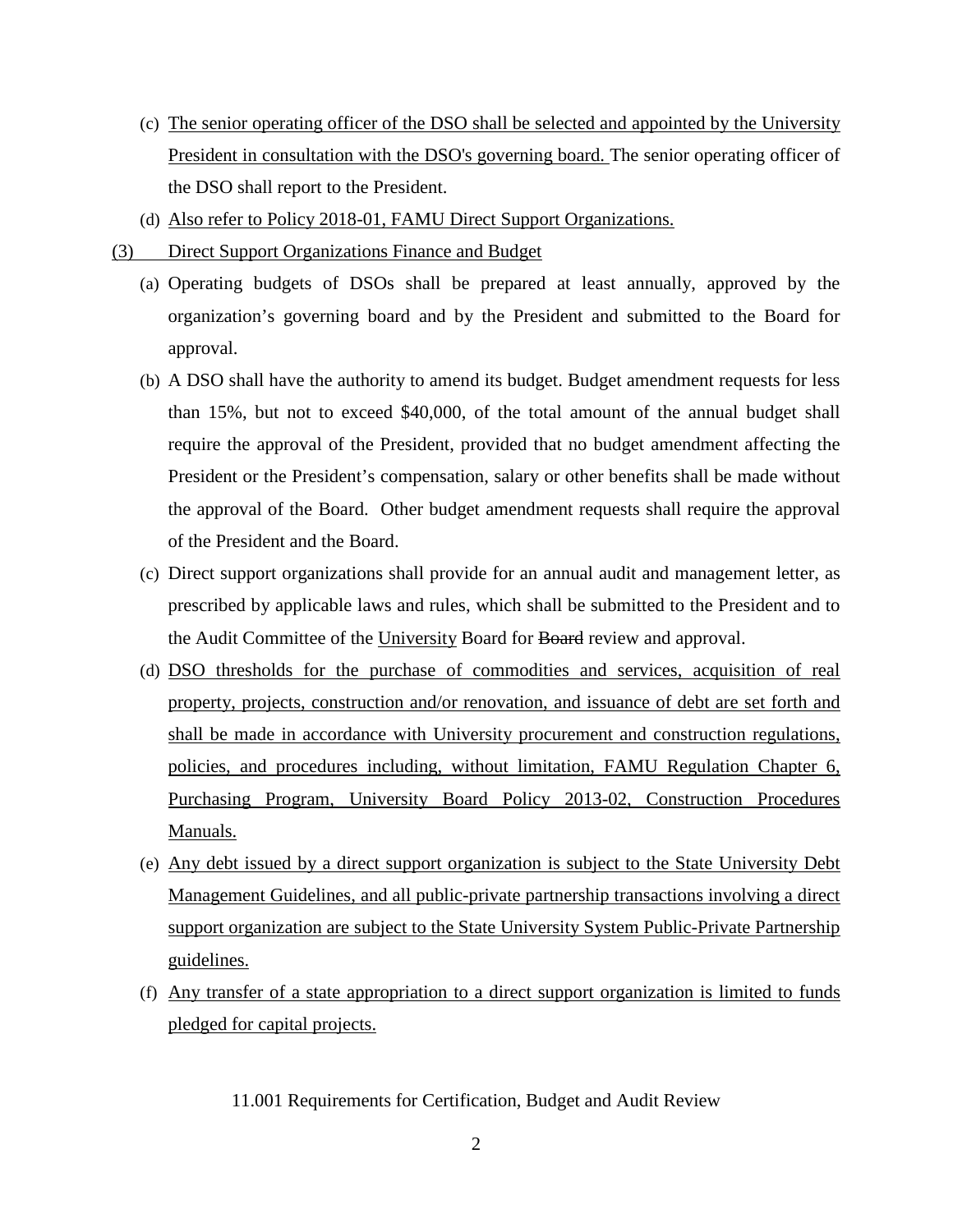- 1. A direct support organization may transfer funds and provide the use of direct support organization property, facilities or personal services without any charge to the University.
- 2. Annually, the University will report to the Legislature and to the Board of Governors all transfers of state funds to each University direct support organization as specified by the Board of Governors' Chancellor.
- (4) Decertification
	- (a) The Board has the authority to request that the President investigate any DSO that is acting inconsistently with the best interests of the University. If the President determines that the DSO is no longer serving the best interests of the University, the President may request that the Board decertify a DSO. The Board has the authority to request that the President investigate any DSO that is acting inconsistently with the best interests of the University. The request for decertification shall include a plan for disposition of the DSO's assets and liabilities.

*Specific Authority s. 1004.28 FS. History–New 1-1-04, amended \_\_\_\_-19.*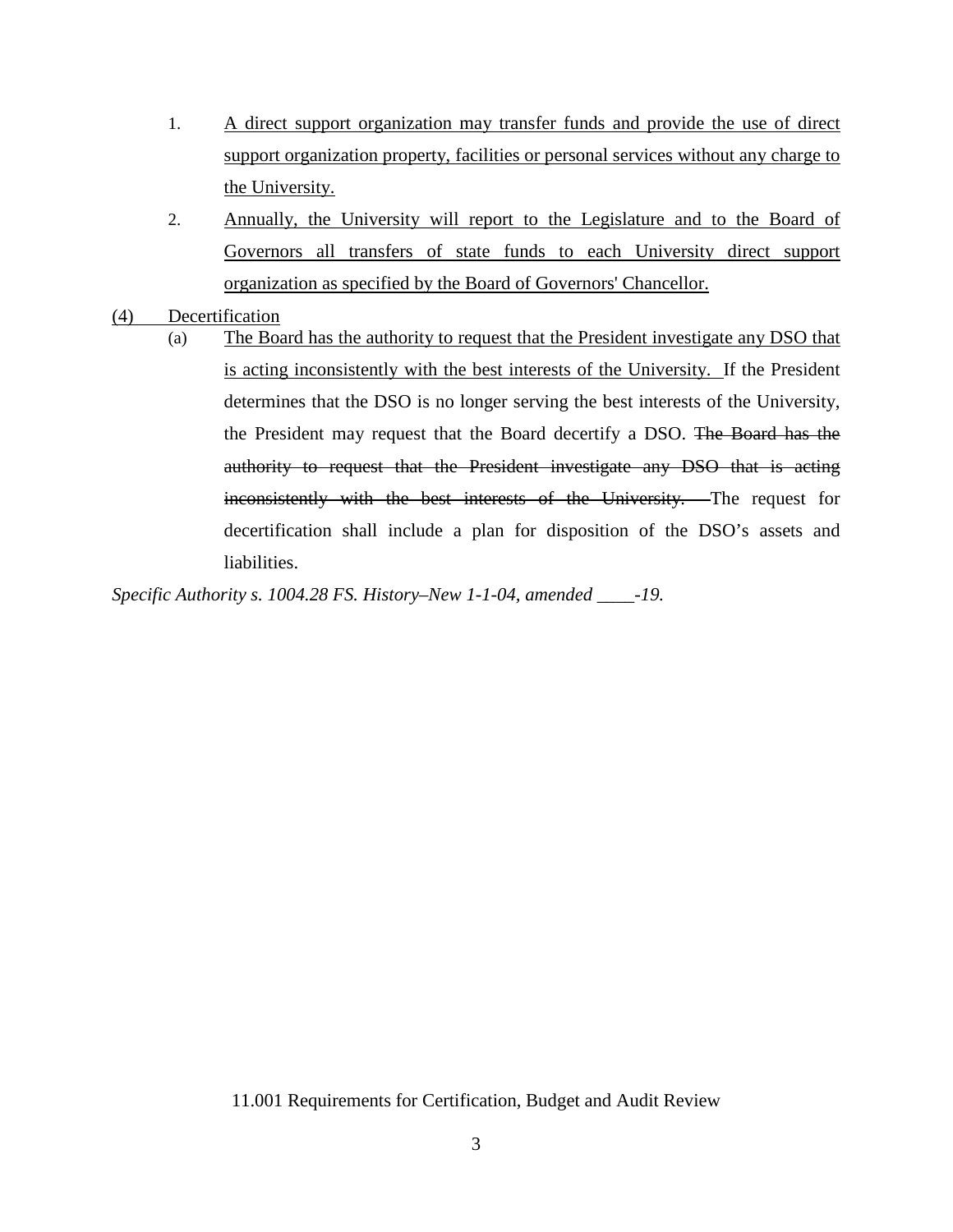

### **INFORMATIONAL ITEMS**

#### **Direct Support Organizations Committee Wednesday, March 6, 2019 Agenda Item: VI.**

#### **Subject: Update on Divisional Activities**

#### **Summary:** Update on Divisional Activities:

- 1. FY 2018-19 University Advancement Updates
- 2. DSO Updates
	- A. FAMU Foundation, Inc.
	- B. National Alumni Association
	- C. Florida A&M University Rattler Boosters, Inc.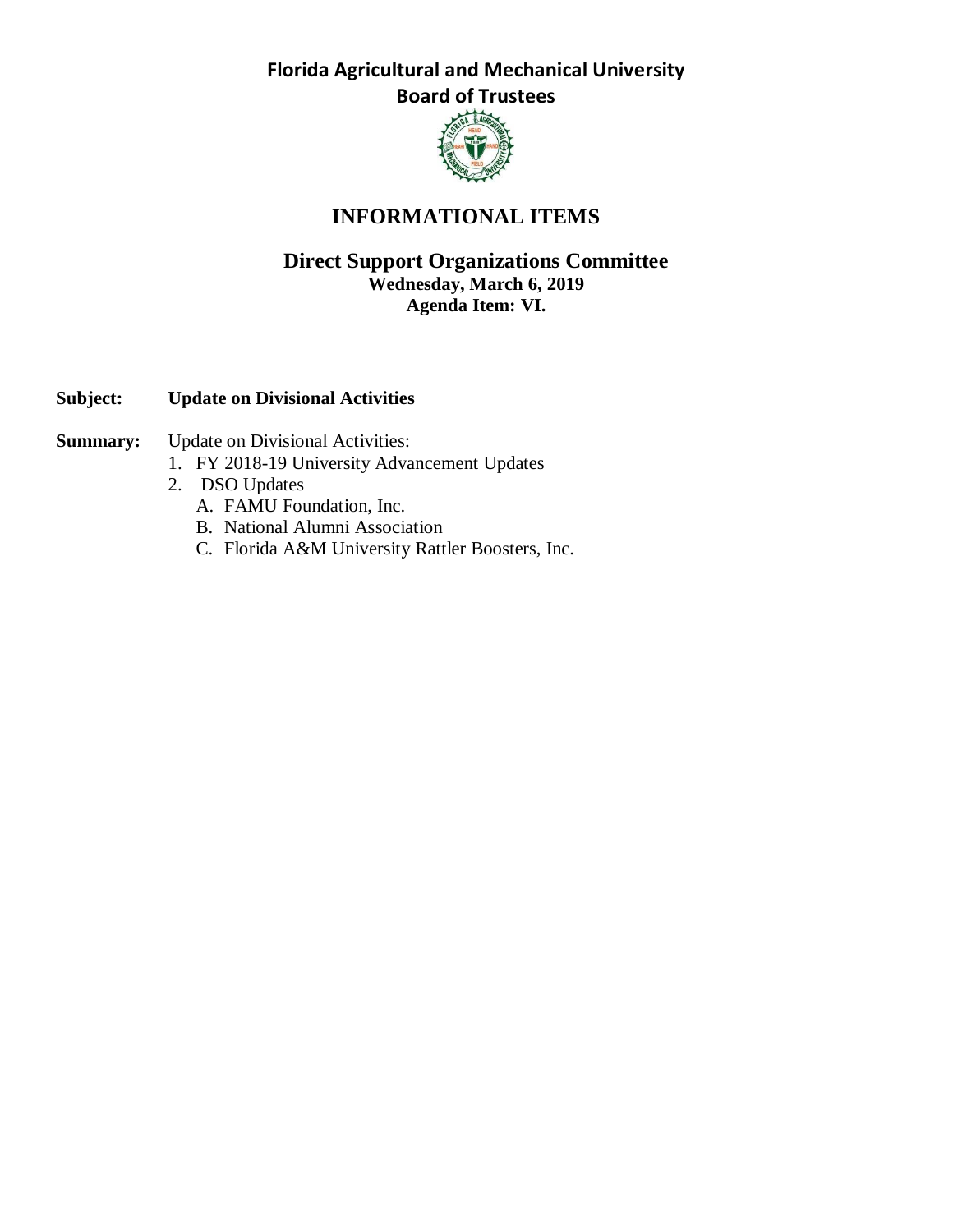

# **Direct Support Organizations Committee**

### **VI. Update on Divisional Activities**

### **1. FY 2018-19 University Advancement Updates**

### **Fundraising Updates:**

- Total giving as of February 22, 2019, is at \$8,712,773.47, compared to \$2,956,265.72, on February 22, 2018.
- New Cash Gifts  $-$  \$2,948,572.10 (2/22/18 \$2,374,501.50)
- Pledge Collections \$5,277,486.78 (2/22/18 \$312,428.97)
- Pledges  $$486,714.59$  (2/22/18 \$269,335.25)
- Top 3 Largest Giver Categories
	- o Alumni: \$1.195M
	- o Corporations: \$850K
	- o Friends: \$636K
- Top 3 Largest Gifts by Category
	- o Corporation: \$100,000.00
	- o Alumnus: \$ 57,314.85
	- o Friend: \$ 40,000.00

### **2. DSO Updates:**

- **FAMU Foundation, Inc.**
	- o The FAMU Foundation Board of Directors will hold its fall 2019 Board Meeting, May 15-17, in Birmingham, AL, in conjunction with the FAMU NAA's 2019 National Convention.
		- o The FAMU Medical Marijuana Education Initiative for Minority Communities (FMMI) moved into the FAMU Foundation building. The lease was signed on August 31, 2018.
		- o At December 31, 2018, the Investment balance is \$117,584,037 and the Endowment balance is \$87,049,014. The Investment portfolio suffered an \$11.4M loss in the fourth quarter.

### • **FAMU National Alumni Association**

o Alumni from eight states welcomed FAMU to the Southern Region Conference of the National Alumni Association on **February 9th & 10th** in Atlanta, GA.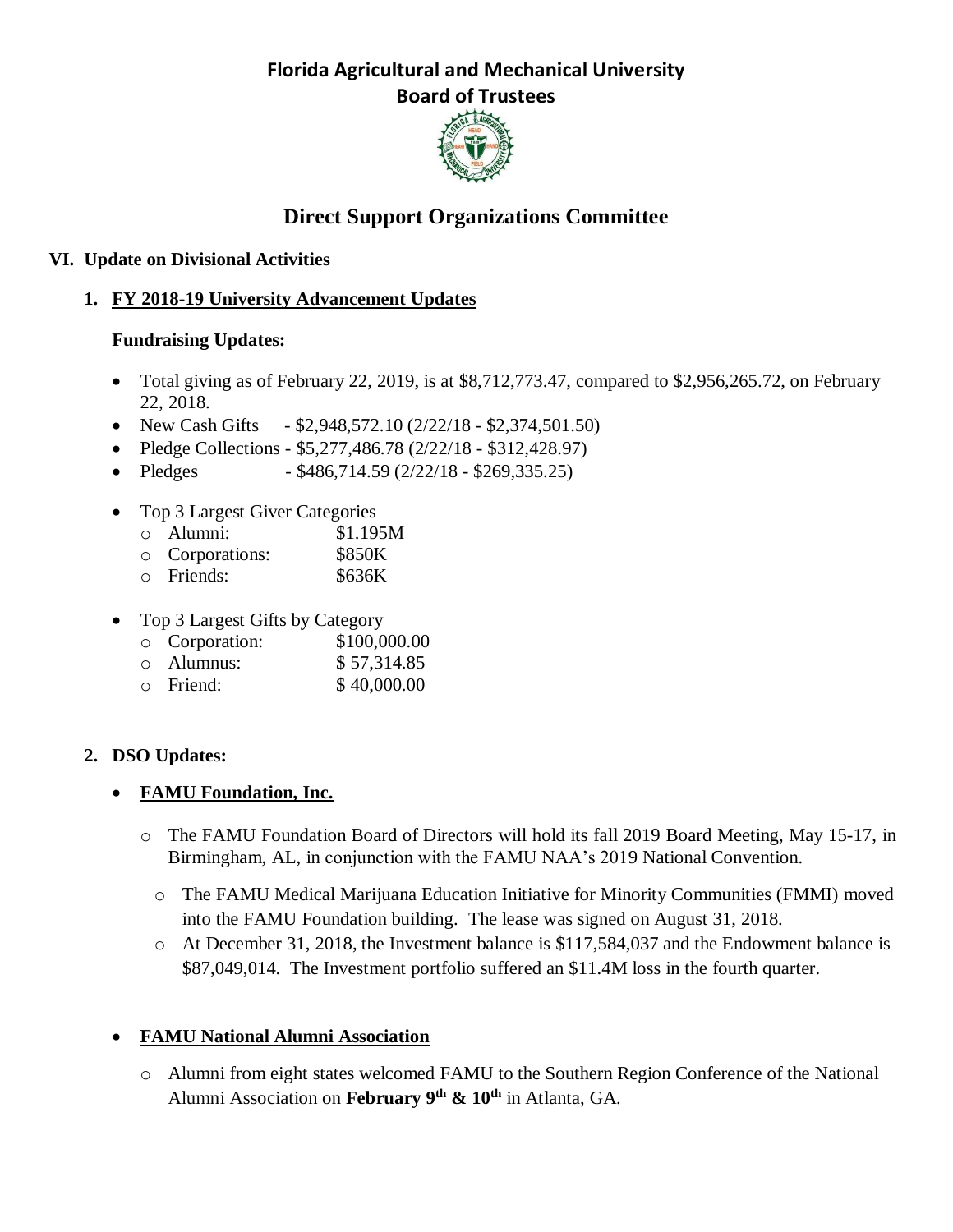

- ➢ President Larry Robinson, Dr. William Hudson and I hosted sessions on the state of the University, new recruitment and admission standards, athletic initiatives, and fundraising goals and ways to engage more of our alumni in giving to FAMU.
- o Kudos to the Polk County Alumni Chapter for another successful gala held on **February 16**th in Lakeland, FL, and the launch of a new fundraising project in support of FAMU. You may recall Polk county completed its \$100,000 endowment project last year and is embarking upon a \$50,000 goal in support of FAMU Football and the Save Our Students retention and graduation mission.
- o The ever-popular jazz and R& B weekend in Miami, FL, will be **transformed, March 9th & 10th**, as Rattlers in the Gardens converge on Hard Rock Stadium. Our very own alumnus Oliver Gilbert, Mayor of Miami Gardens, is leading the charge to donate a dollar to FAMU for every ticket purchased. This initiative is a memorial salute to the life and service of Fallen Rattler, Adrian Freeman, who passed away last year. The check to FAMU is expected to be presented on stage prior to the Lionel Richie Concert on Sunday night, March 10.
- o FAMU DAY at the Capitol will be held on **Thursday, April 18th**. The agenda is still being developed. Students, Alumni and Trustees are invited to be a part of this important day of legislative visits an advocacy on behalf of FAMU.
- o On the radar, the National Alumni Conference and FAMU Foundation Board Meeting will be held, **May 16-19 in Birmingham, AL,** at the Wynfrey Hotel. Highlights include Inauguration festivities for Colonel Gregory Clark serving his 2nd term as President; a life membership breakfast featuring FAMU Foundation Chair Jemal Gibson; President Larry Robinson's Breakfast on the State of the University; awareness sessions featuring Deans from various colleges and schools, FAMU Athletics, an alumni Fundraising Luncheon hosted by alumna Denise Hendricks; and tours of the Birmingham Civil Rights Institute.

### • **Florida A&M University Rattler Boosters, Inc.**

o The FAMU Rattler Boosters played a major role in the increase of funds raised for the FAMU Athletic Department last year. The **"\$323,000 Booster Mock Check"** presented during Homecoming 2018 represented funds donated to the FAMU Athletic Department since Homecoming 2017. It did not include the reported more than \$850,000 given for the "Investment in Champions" Program. **Last year, the FAMU Rattler Boosters surpassed 300 regular members. Currently, there are 192 Regular Members, 72 Life Members and 14 Subscribing Life Members.** A goal of the FAMU Rattler Boosters is to **secure 1,000 Regular Members and 150 Life Members by December 31, 2019.**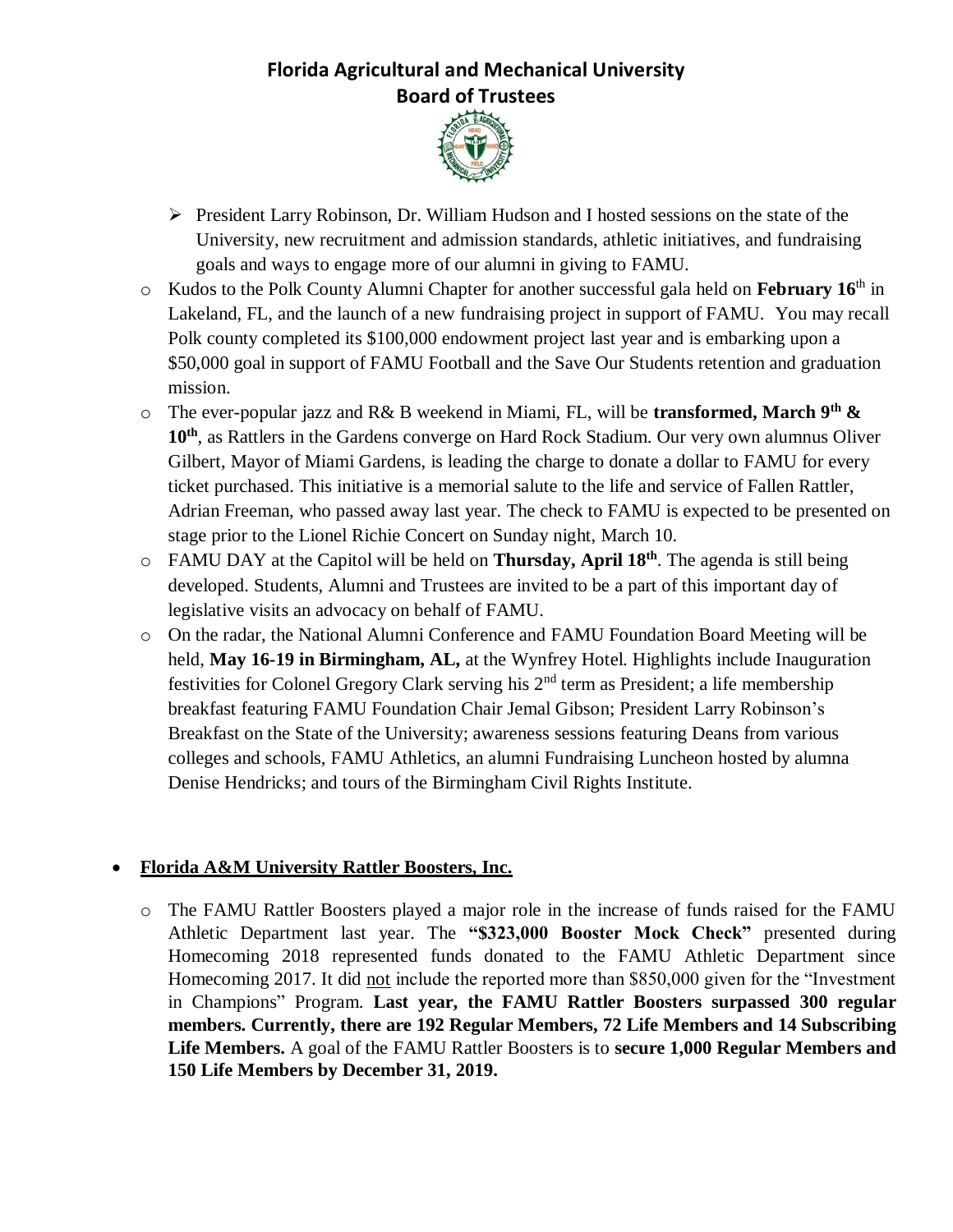

- o The FAMU Rattler Boosters 2018 Annual meeting was held on September 22, 2018. The 2019 meeting was held on February 9, 2019.
- o The FAMU Rattler Boosters held their Second Annual Football Kickoff in August 2018.
- o The FAMU Rattler Boosters have raised approximately \$10,000 of the FAMU Track & Field \$11,000 budget for the FAMU Relays to be held on March 15, 2019.
- o On February 23, 2019, the FAMU Rattler Boosters hosted a basketball reunion. Over 100 male and female players attended and voted to create a basketball booster club as an affiliate of the FAMU Rattler Boosters. Plans have already been made to return to Homecoming 2019.